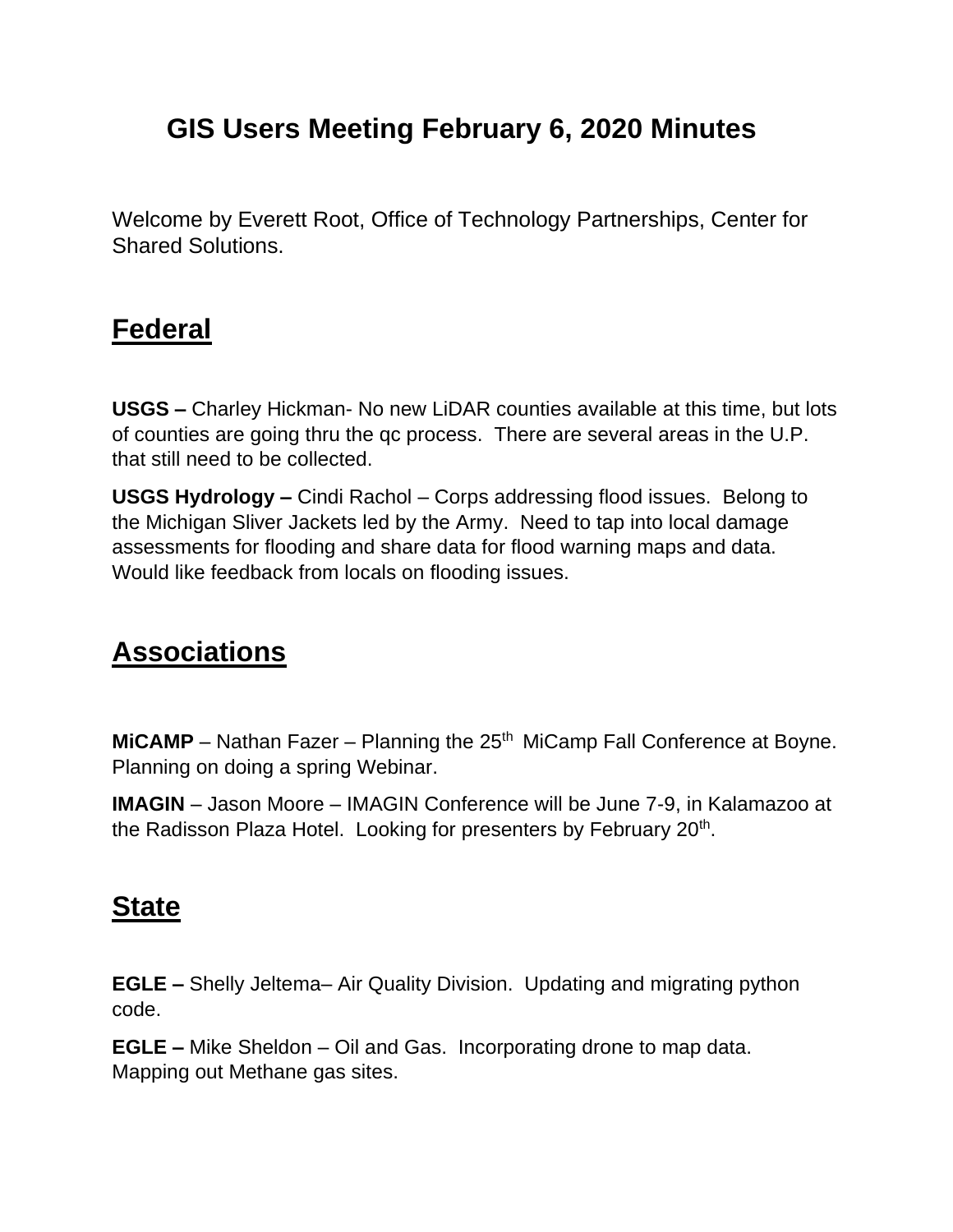**MDOT–** Lisa Martin – MDOT Survey Section – Culvert collection has been completed statewide and will be pushed to Portal. Will be pushing data that is from 2016 and forward. Working on maintenance of culverts. Using Smart Antenna tablet solution for collection it brings in elevation on the grid. Ground elevations are not in the ESRI program.

**MDOT–** Mike Belligan – Doing ongoing data maintenance.

**MDOT–** Brian Starks – New Bay Region GIS Planner. Came from an MPO.

**MDOT–** Jillian Newberg– MDOT Metro Region – Student assistant. Switching over to ArcPro.

**MDOT–** Sarajoy Thompson – MDOT Metro Region – Supporting the TSC's. Attending meetings for the new governor's initiative to provide GIS support for those projects. Using ArcGIS online so all could view GIS. Will be doing a road and infrastructure projects at the same time to minimize road closures.

**LEO - MDEC–** Diane Tuinstra – State Historic Preservation – Working with CSS on SHPO project sites to build a geodatabase from paper maps to digital. USGS topo's with sites on them are be digitized and geo-rectified.

**SLBA–** Jennifer Quinlivan – Rectifying what has been sold and getting those properties back on the tax rolls using CSS parcel data.

**MSP –** Nikkia Anderson – MSP has been monitoring shoreline erosion. Training county people on county assessment application using Survey 123 for damage assessments. Will be attending ESRI User Conference in Chicago.

**CSS –** Ulrika Zay – MiSAIL Program and Outreach

**DNR Parks and Recreation –** Jessica Orlando – Moving over to Portal. A lot of behind the scenes work to transfer data. May need to do data cleanup and updates. Crosswalking data into a new model for Portal. Doing field data clean up. Collecting sign data in the spring using Survey 123, hoping by spring that the DNR will have access to that data.

**Michigan Bureau of Labor Market Information and Strategic Initiatives–** Ashely Tarver– Working on Census Data, locations of Nursing Homes and Assisted Living facilities. Need to accurately account for our aging population. Using demographic files to fine where potential worker could be. Working on a dashboard for mapping Adult Education programs. Want to know how many English programs are available by county.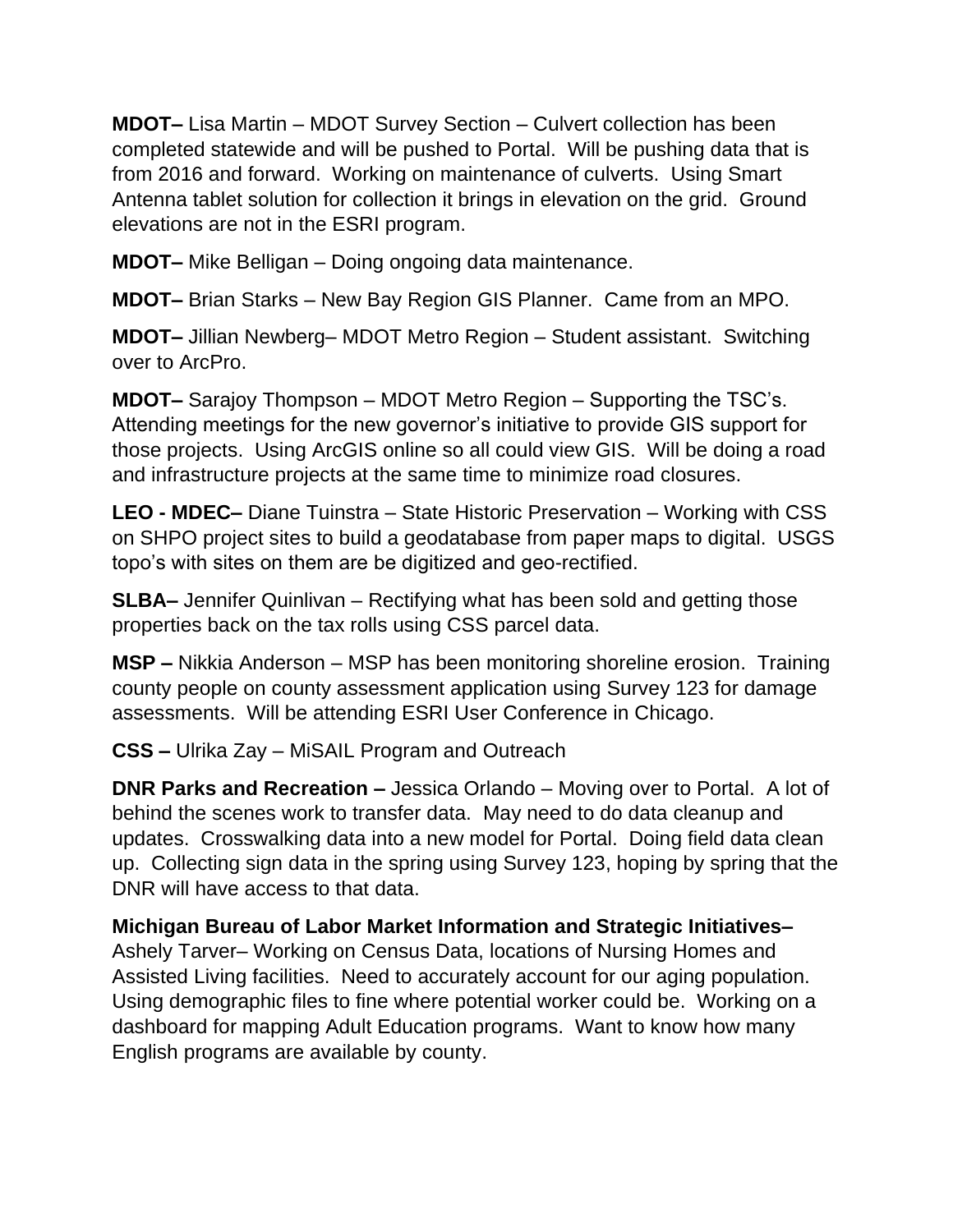**CSS –** Everett Root - 2022 Datum change proposed. Low distortion zones, 17 zones in Lambert Conformal Conic Projection. There will be a statewide datum. If you are a city that falls in 2 counties, you will have to pick a datum. These are accepted projections so everyone's coordinates will change. Gearing up for the 2020 imagery acquisition. There is a student position open in the CSS Outreach program.

# **Regional**

Jason Moore – GVMC-REGIS – Working on updating utilities, drinking water and sewer. Looking at ArcGIS Enterprise.

Ann Burns – SEMCOG – Doing underground infrastructure assessments. Created a portal to collect data, pipes, water and storm systems. This will give a baseline for status and investment funding needs for infrastructure. Gearing up for the 2020 Census. Released map of hard to count populations in SE Michigan. SE Michigan User Group Meeting will be March 12, 2020.

Alanna Mingay – WUPPDR – Doing Hazard Plans for 6 Counties and 1 Tribe. Doing asset management assessments for MIC. Also doing non-emergency transportation study for the U.P. Trying to find areas of greatest need.

## **Local**

Trevor Floyd – St. Clair County – Working on ArcGIS online. Creating dashboards for local assessors for land maps. Also using dashboard for BS&A data exploration. May put together a webinar presentation.

Paul McCord – Wayne County – Deployed Enterprise GIS, now using portal and training staff. Census maps are up, so the county can get a look at targeted areas, and population growth since 2010.

Nathan Fazer - Midland County – Enterprise system is finally up and running. Equalization is testing parcels in ArcPro. Mosquito Control is doing field planning for the upcoming season.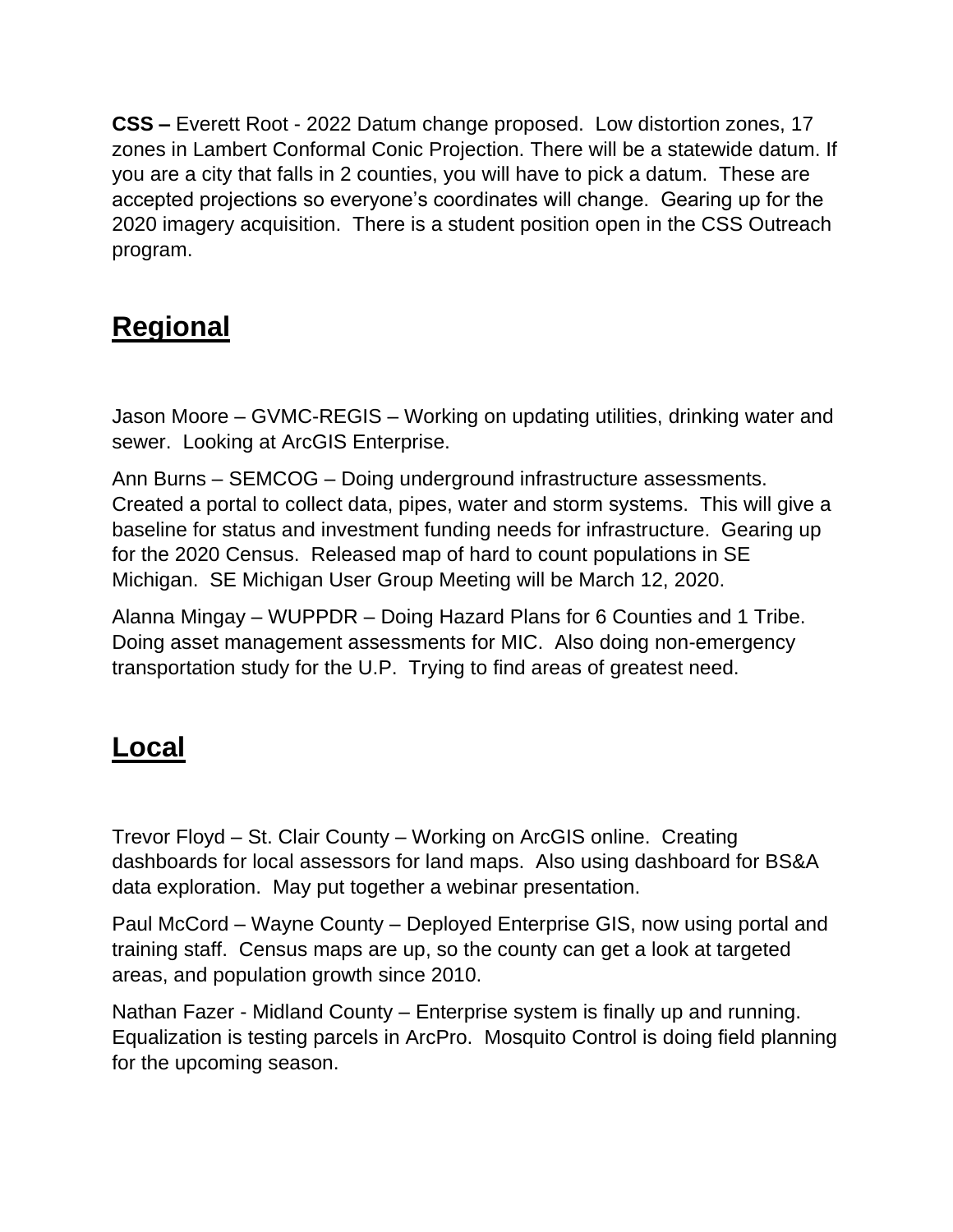Christian Carroll – DeWitt Township – Mapping multifamily developments. Working on road projects and infrastructure development.

## **Other**

Airana Toth – Giffles & Webster – Working on SEMCOG grants to digitize infrastructure. Digitizing schemas, planning and zoning and doing precinct work.

Claire Peterson – MISIN/MSU – Working on updating the website and documents. Helping partners get observations and treatments into the MISIN database.

Bob Wilson – Red Cross– Located in southwest Michigan. Mapping out fire alarm instillation within Hispanic areas. Also doing damage assessments and assessing logistics of how to get needed items to damaged areas.

Raul Gawan – Red Cross– Located in southwest Michigan. Mapping out responses to home fires.

Matt Hampel – Loveland Technologies – Doing change tracking for parcels across the country and also doing building footprints.

Cathy Zajaczkowski– Seiler Geospatial – The only Trimble GPS dealer in Michigan. We are available to do data collection.

Blake Girardot – Loveland Technologies – Located in Detroit, is a GIS company specializing in Parcel data. Mapping foreclosure data in Wayne County.

Melissa Salich – Fishbeck – Working on CIP projects mapping lead lines using Survey 123. Deploying Portal.

Stanley LeBrun – Potawatomi Indian Tribe – GIS Specialist/Assistant Planner. Helping to set up a GIS Department and assist in managing the Tribes assets. Plan to launch Enterprise. Will use in building management and interior asset management inventory, fire extinguishers, manage storm water and will participate in the Michigan Imagery exchange program.

## **Morning Special Topic**